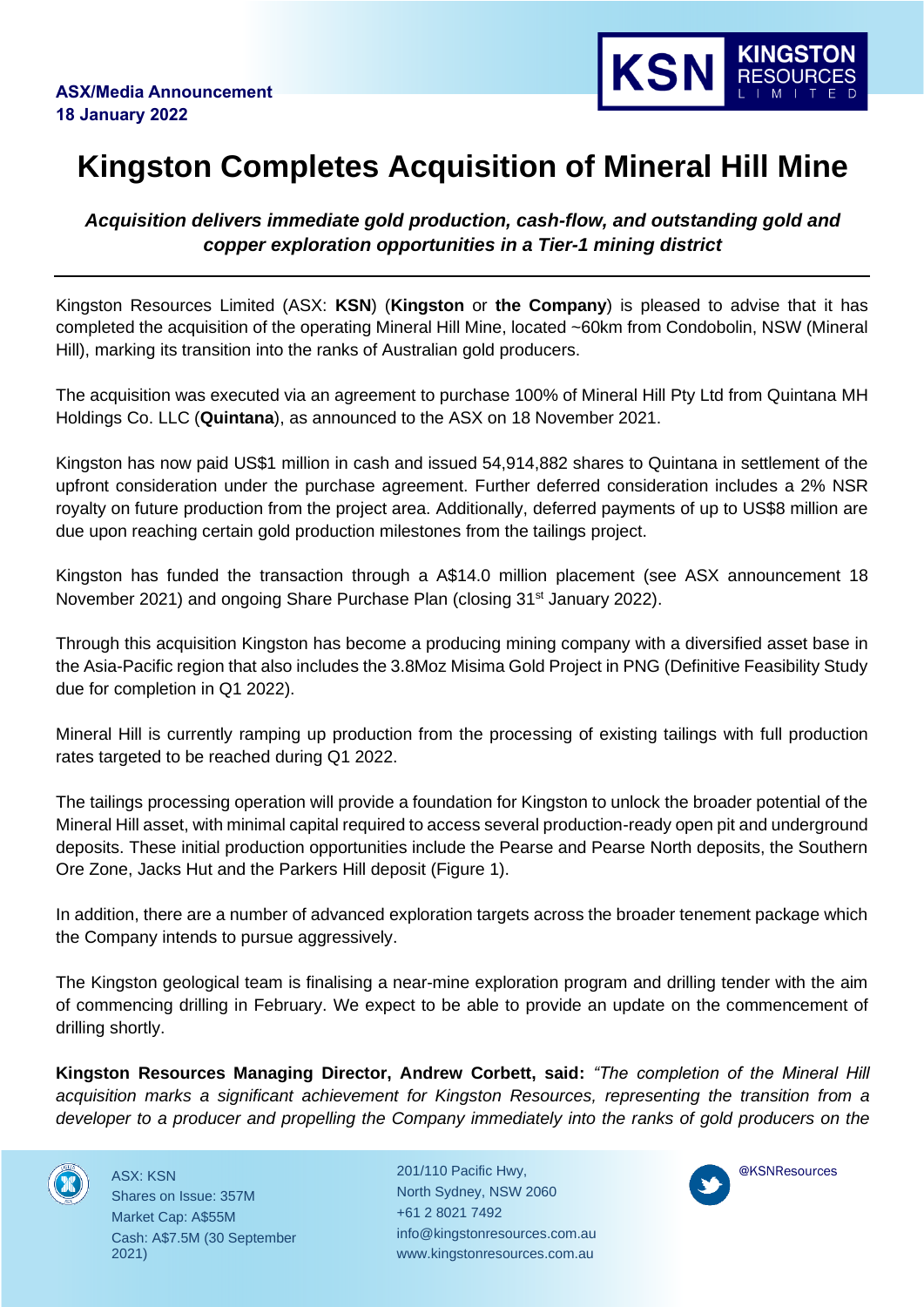

*ASX. I would like to thank Kingston's shareholders for supporting the acquisition and I am excited to get our team on the ground at site.* 

*"The focus of activities post-completion includes the ramp-up of the tailings reprocessing project in parallel with the restart of exploration and resource drilling. Exploration at Mineral Hill is one of the key pillars underpinning our aspiration to become a leading diversified mid-tier gold and base metal producer in the Asia-Pacific region.* 

*"Strategically, the processing plant is ideally located within the Cobar Basin to take advantage of both internal and external near-mine opportunities. Plus, the near-term cash-flow and significant gold and copper exposure make for a fantastic strategic fit with our cornerstone development asset, the 3.8Moz Misima Gold Project in PNG."* 



**Figure 1. Mineral Hill Mine (KSN 100%) - Outstanding Exploration potential from near mine exploration targets and current resource base all located with the current Mining License (ML) (see ASX Announcement 18 November 2021 for further detail)**

This release has been authorised by the Kingston Resources Limited Board. For all enquiries please contact Managing Director, Andrew Corbett, on +61 2 8021 7492.